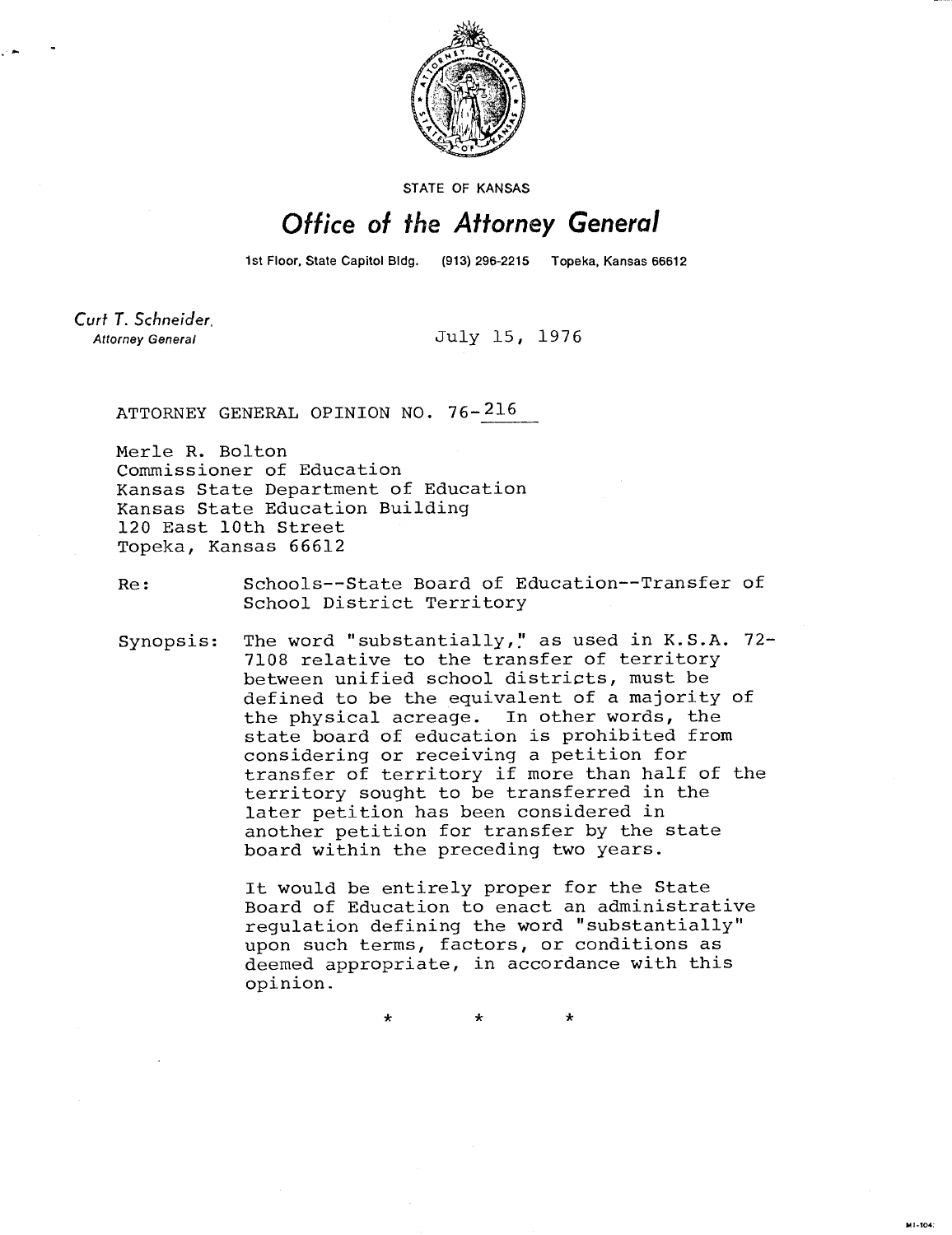Merle R. Bolton Page Two July 15, 1976

Dear Commissioner Bolton:

The transfer of territory between unified school districts is governed by K.S.A. 72-7108 which provides in pertinent part:

> ... Whenever a petition for transfer of territory has been denied by the state board of education, no peititon for transfer of substantially the same territory shall be received or considered by the state board of education for a period of two (2) years."

The factual history of the matter under consideration here reveals the following facts. In 1975 a petition for transfer of territory was presented to the state board by Unified School District No. 462, Cowley County, Kansas (Central of Burden) for ninety (90) sections of land situated in Unified School District No. 282, Elk County, Kansas (West Elk). The state board transferred only forty (40) sections of the land petitioned leaving fifty (50) sections with West Elk.

Unified School District No. 285, Chautauqua County, Kansas (Cedar Vale) has petitioned for twelve (12) of said fifty (50) sections that were not transferred to Central of Burden. Wesl Elk, which has the land, is opposed to the transfer. Thus, the crucial question becomes what meaning is to be attributed to the phrase  $" \cdot \cdot \cdot$  substantially the same territory."

The power to effectuate changes in boundaries between school districts is an exclusive perogative of the Legislature. Unified School District No. 335 v. State Board of Education, 206 Kan. 229, 478 P.2d 261 (1970). The plenary power to regulate the transfer of school district territory may be delegated to an administrative agency. School District v. Wolf, 78 Kan. 805, 98 P.2d 805 (1908). K.S.A. 72-7108 contains such a delegation to the Kansas State Board of Education. However, in the exercise of such delegated authoirty, the Board acts as the agent of the Legislature, and thus, the statute vesting the authority also imposes limits on the power. 68 Am. Jur. 2d., Schools, § 24. (2nd Ed. 1973).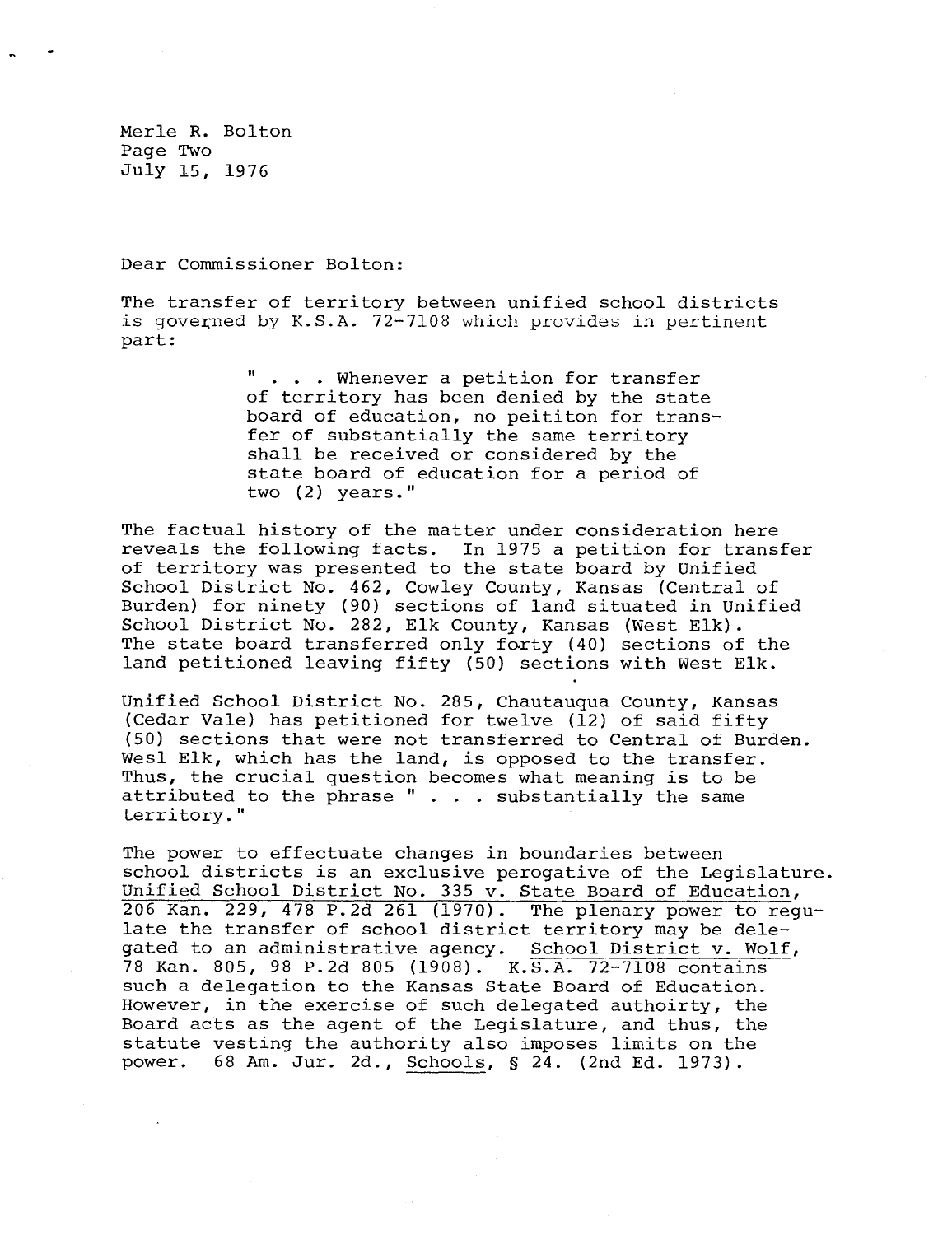Merle R. Bolton Page Three July 15, 1976

The Legislature has not in any manner undertaken to provide an indicator as to the intended definition to be applied to the word "substantially" as it is used in K.S.A. 72-7108. Arguably, the word could be construed to connote a certain specified minimum percentage of assessed valuation or acreage of the territory under consideration for transfer. In the absence of any clear legislative intent as to the questioned phrase's meaning, I am constrained to conclude that the word "substantially", as used in K.S.A. 72-7108 relative to the transfer of territory between unified school districts, must be defined to be the equivalent of a majority of the physical acreage. In other words, the State Board of Education is prohibited from considering or receiving a petition for transfer of territory if the territory which is sought to be transferred in the later petition represents more than half of the territory which has been considered in another petition for transfer by the State Board within the preceding two years. The limitations in K.S.A. 72-7108 are placed solely upon the transfer of tertitory. The fact that the interested school districts in the later petition may differ from those in the earlier petition does not alter the rule. As applied to the factual setting prompting your request, the twelve sections sought to be transfered by Unified School District No. 285, Chautauqua County, Kansas do not constitute a majority of the fifty sections of land denied to another school district in an earlier petition and accordingly, may be considered and approved or disapproved by the Board.

In response to your further verbal inquiry, K.S.A. 72-7514 provides:

> "The state board is hereby authorized to adopt rules and regulations not in conflict with law on any and all matters within its jurisdiction, except as is otherwise specifically provided by law."

K.S.A. 72-7108 requires the board to determine whether " . . . substantially the same territory . . . " is involved prior to considering the actual merits of the proposed transfer.